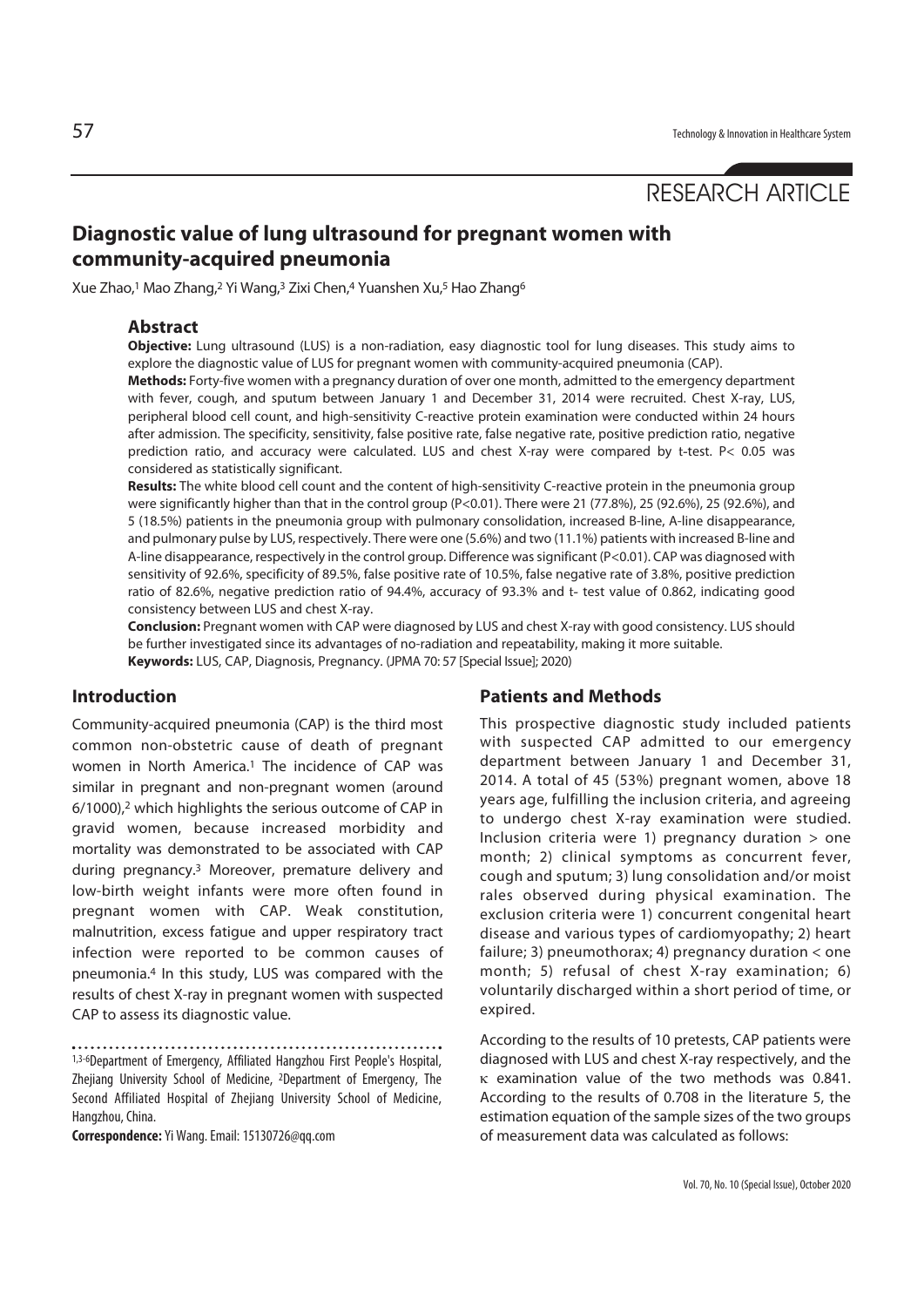Technology & Innovation in Healthcare System  $58$ 

$$
n_1 = n_2 = 2[(z_{\alpha} + z_{\beta})^2 \sigma^2 / \delta^2]
$$

Among them,  $\alpha = 0.05$ ,  $\beta = 0.1$ ,  $z_{\alpha} = 1.6449$ ,  $z_{\beta} = 1.2816$ ,  $\sigma = 0.841$ ,  $\delta = 0.708$ . After calculation, n<sub>1</sub> and n<sub>2</sub> were 17. Since about 10% of the estimated cases need to be eliminated, 20 cases were sampled in each group, a total of about 40 cases.

The study was approved by the ethics committee of our hospital. Informed consent was signed by each participant. The recruited patients underwent chest X-ray, LUS, blood cell count, and high-sensitivity C-reactive protein test within 24 hours of admission. Chest X-ray was examined by qualified radiologists, and LUS was performed by a physician from the emergency department who was trained for bedside B ultrasound examination or by a qualified B ultrasound physician. The examination results from X-ray or LUS were not shared, to avoid any interference in the diagnosis. The diagnosis was based on imaging and blood cell counts. The patients diagnosed as CAP by chest X-ray were classified into the pneumonia group, and the others were classified into the control group.

The observed indicators of LUS were divided into normal characteristics and abnormal characteristics. The normal features included: 1) Lung pleural line smooth, clear and regular, with the sign of 'lung slip'; 2) A-lines clearly displayed, parallel distributed with equal distance; 3) None or only a few B-lines (usually  $<$  3); 4) No pleural effusion; 5) Normal lung tissue presenting as low echo signal (black colour), no alveolar interstitial syndrome (Figure-1).

Abnormal features included: 1) Disappearance of A-line, serial lines with high echo signal inferior and parallel to pleural line; 2) Alveolar interstitial syndrome, three or more B-lines appearing in the lung field (Figure-2); 3) Pulmonary consolidation, pulmonary tissue presenting as hepatisation under B ultrasound with air bronchogram (Figure-3).

Lung B ultrasound examination was conducted with SIEMENS ACUSON ×150 with a low-frequency probe of 5 MHz. The pregnant women were placed in supine, lateral or sitting positions. The lung was separated into front, lateral, and rear regions according to front, middle and posterior axillary lines. The probe was vertical to the rib and the lung was scanned at each intercostal space. A positive finding was defined based on the abnormal features described above. According to the severity of the disease, the patients were treated by standards set by the "Guidelines for the Management of Communityacquired Pneumonia in Adults in the United States" in 2017.5 For medical treatment, on the basis of antibiotic treatment, it was necessary to ensure the mother's oxygen supply and nutritional support. For obstetrical management, the monitoring of the foetus was mandatory. For patients with threatened abortion in the first trimester, foetal preservation treatment was given. Patients in the second trimester were given intravenous infusion of magnesium sulfate till the full term and patients in the third trimester were asked to consider termination of pregnancy.

SPSS 19.0 software was used for statistical analysis. The measurement data was presented as mean±SD and analyzed by t-test for inter-group comparison. The specificity, sensitivity, false positive rate, false negative rate, positive prediction rate, negative prediction rate, and accuracy of LUS for diagnosis of CAP were calculated. The diagnostic consistency between chest X-ray and LUS was analyzed by κ test. P< 0.05 was considered as statistically significant.

#### **Results**

A total of 85 pregnant women with suspected CAP were admitted to the Emergency department of the No. 1 People's Hospital of Hangzhou, China between January 1

**Table-1:** Comparison of lung ultrasound examination data between the two groups.

| <b>LUS features</b>     | <b>Control group</b><br>No. (%) | Pneumonia group<br>No. (%) | P value |  |
|-------------------------|---------------------------------|----------------------------|---------|--|
| Pulmonary consolidation | 0(0)                            | 21(77.8)                   | < 0.001 |  |
| Increased B-line        | 1(5.6)                          | 25(92.6)                   | < 0.001 |  |
| A-line disappearance    | 2(11.1)                         | 25(92.6)                   | < 0.011 |  |

**Table-2:** Sensitivity and specificity of concurrent pulmonary consolidation, increased B-line and A-line disappearance for diagnosis of community-acquired pneumonia.

| Group     | <b>Concurrence of</b><br>three signs | No concurrence<br>of three signs | Total |
|-----------|--------------------------------------|----------------------------------|-------|
| Pneumonia | 21                                   | 0                                | 21    |
| Control   |                                      | 18                               | 18    |
| Total     | 71                                   | 18                               | 39    |

**Table-3:** Community-acquired pneumonia diagnosis by lung ultrasound.

|       |                 | <b>Diagnosis</b> |         | <b>Suspected positive</b> |  |
|-------|-----------------|------------------|---------|---------------------------|--|
|       |                 | <b>Pneumonia</b> | Control | or negative               |  |
| LUS   | <b>Negative</b> |                  | 17      |                           |  |
|       | Positive        | 25               |         |                           |  |
| Total |                 | 77               | 18      | 45                        |  |

LUS: Lung Ultrasound.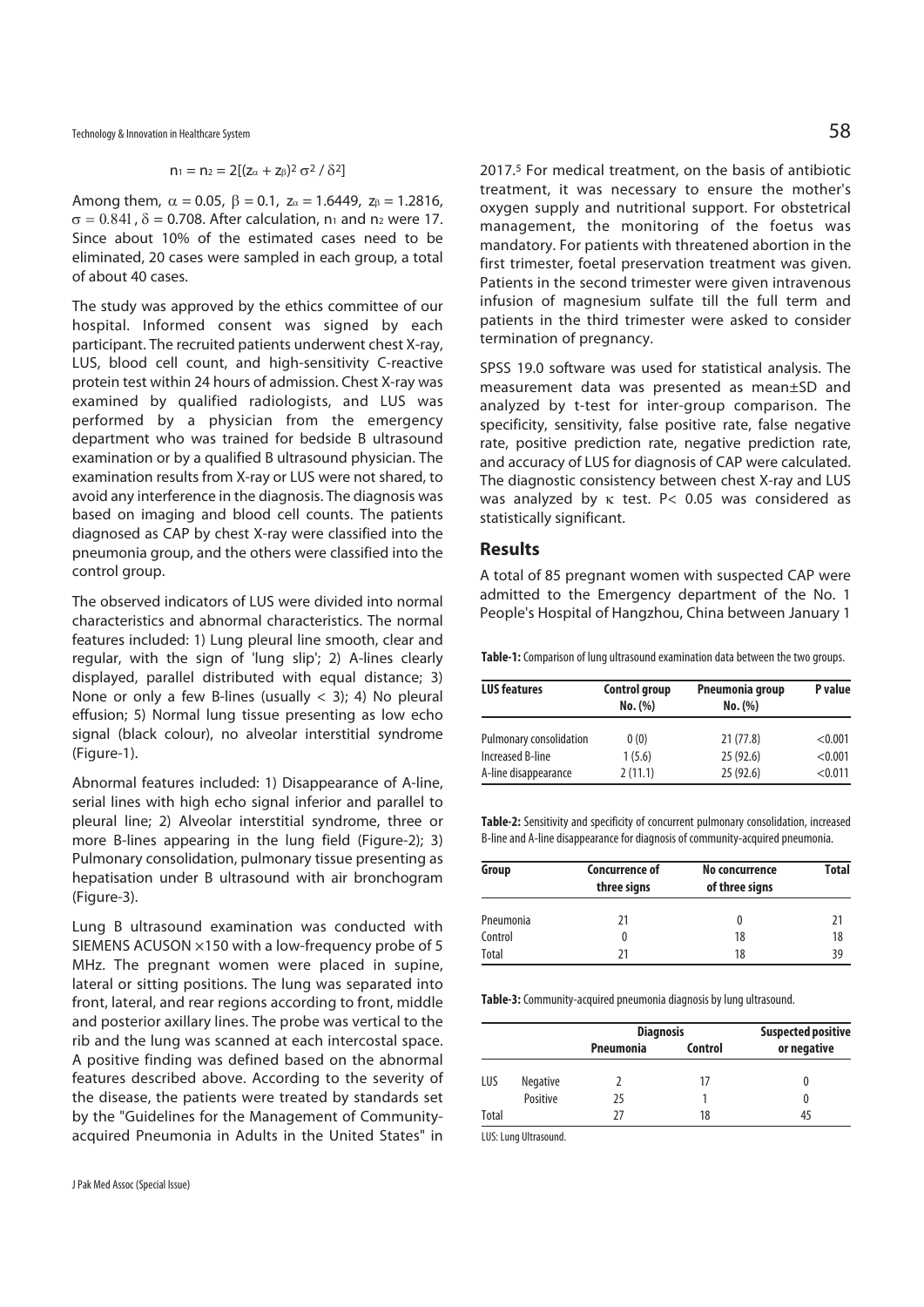**Ployed line** 



**Figure-1:** Lung ultrasonography image of a healthy control.



**Figure-2:** Alveolar interstitial syndrome revealed by lung ultrasound.

and December 31, 2014. A total of 45 patients were eligible and eventually included in the study with suspected pneumonia. The ages of the patients were between 20 and 37 years old, with an average age of 28.6  $\pm$  8.9 years. There were 9 patients who were pregnant from January to March, 21 patients who were pregnant from March to July, and 15 patients who were pregnant between 7 and 9.5 months. Finally, A total of 27 patients were diagnosed with CAP and assigned to the pneumonia group, while 18 others were assigned to the control group. The average age of the patients in the control group was  $28.5 \pm 2.3$  years old, and the average gestational age was 20.4  $\pm$  9.3 weeks. The mean age of the pneumonia group was  $28.1 \pm 2.9$  years and the mean gestational age was 21.0  $\pm$  8.2 weeks. There was no significant difference between the two groups in average age and gestational age (P>0.05). White blood cell count and hypersensitive C-reactive protein levels of patients in the pneumonia group and the control group were

59 Technology & Innovation in Healthcare System



**Figure-3:** Hepatisation with air bronchograms seen by B ultrasound.

compared, and the results are shown in figure 4. It can be observed that the white cell counts were 14.8 $\pm$ 2.90 $\times$ 10<sup>9</sup>/L and 7.1 $\pm$ 1.63 $\times$ 10<sup>9</sup>/L in the pneumonia and control groups, respectively. The super C-reactive protein level was 75.6±26.3 mg/L and 13.0±8.7 mg/L in the pneumonia and control groups, respectively; moreover, the leucocyte technology and the level of hypersensitive C-reactive protein in the pneumonia group were significantly higher than those in the control group (P<0.01).

As shown in Table-1, there were one (5.6%) and two (11.1%) patients with increased B-line and A-line disappearance, respectively; and pulmonary consolidation and pulmonary pulse were not found in the control group. There were 21 (77.8%), 25 (92.6%), 25 (92.6%), and five (18.5%) patients in the pneumonia group with pulmonary consolidation, increased B-line, Aline disappearance, and pulmonary pulse by LUS, respectively. There was a significant difference in LUS findings between the two groups (P< 0.01).

The LUS findings in the pneumonia group, showed Pulmonary consolidation with bronchial inflation sign in 21 out of 27 patients, which presented as hepatisation under B ultrasound with air bronchograms (Figure-2). The small range of infection was manifested as local hepatisation beneath the pleura without obvious air bronchograms (Figure-2); the large range of infection could affect deep lung tissue with obvious air bronchograms (Figure-3). A-line disappearance was noted in 25 (92.6%) patients (Figure-4A, 4b) Increased Bline (at least three lines) was seen in 25 (92.6%) patients (Figure-4A, 4b, 4c).

A total of 25 patients showed A-line disappearance and one patient had increased B-line in the pneumonia and control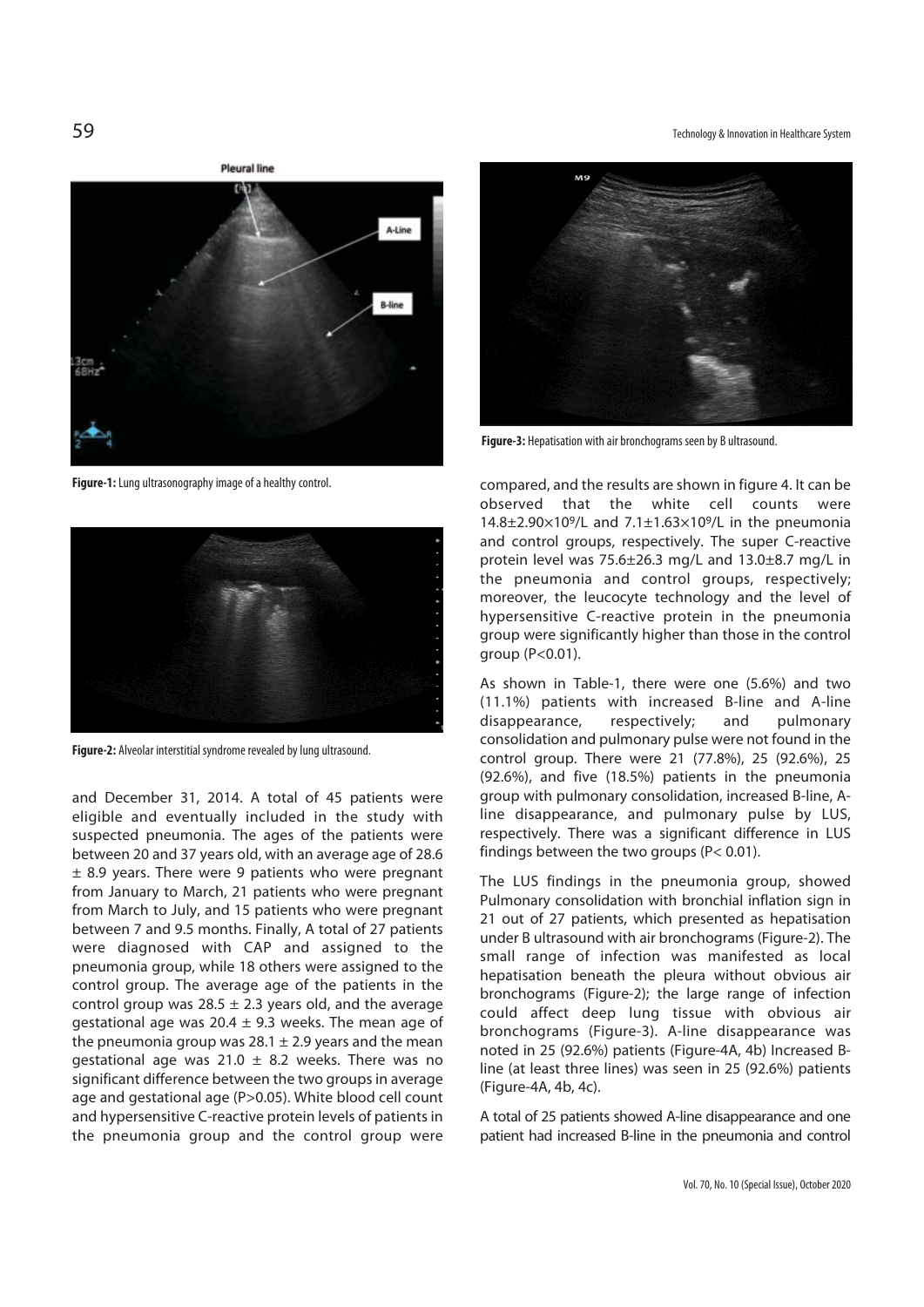

**Note: figure A shows the difference in white blood cell count between the two groups; figure B shows the difference in the level of hypersensitive C-reactive protein between the two groups. \*\* indicates a significant difference compared to the control group, P < 0.01.** 

**Figure-4** Comparison of white blood cell counts and high-sensitivity C-reactive protein levels between the two groups.



groups. The sensitivity and specificity of LUS was 92.6% and 89.5%, respectively. A total of 21 and 0 patient showed pulmonary consolidation and A-line disappearance in the pneumonia and control groups, respectively; the sensitivity and specificity of LUS was 77.8% and 100%, respectively. As shown in table 2, a total of 21 and 0 patient showed pulmonary consolidation, A-line disappearance and increased Bline in the pneumonia and control groups, respectively; the sensitivity and specificity of LUS was 77.8% and 100%, respectively.

As shown in Table-3, the sensitivity and specificity of LUS for diagnosis of CAP was 92.6% and 89.5%, respectively, with the false positive rate, false negative rate, positive prediction, negative prediction, and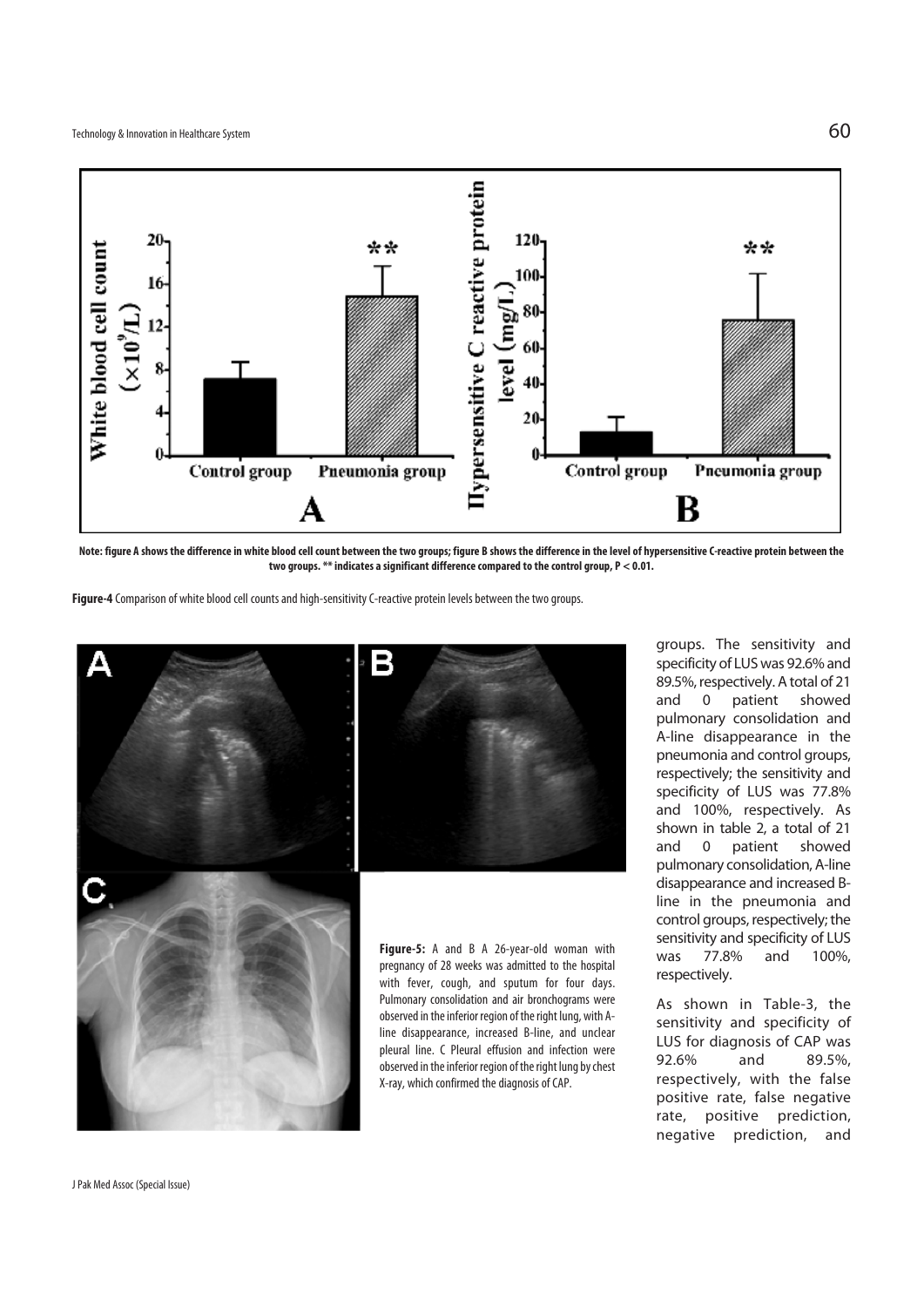accuracy of 10.5%, 3.8%, 82.6%, 94.4%, and 93.3%, respectively. The  $\kappa$  test value was 0.862, indicating good consistency between LUS and chest X-ray.

A total of 17 patients were diagnosed as bronchitis and one as bronchiectasis in the control group. The hospital stay for the pneumonia and control groups was 5.9±1.1 days and 3.3±0.9 days, respectively. The fever remission was in 3.0±1.2 days and 1.5±0.6 days for the pneumonia and control groups, respectively. The cure rate in 14 days was 100% for both groups.

## **Discussion**

Pneumonia is one of the main causes of morbidity and mortality worldwide. Although Streptococcus pneumoniae is the most likely cause in most cases, the environment of acquired pneumonia seriously affects the diagnosis and treatment options. Because pathogens are usually unknown in the early stage, timely use of empirical antibiotics is the cornerstone of pneumonia treatment.

CAP is a relatively common disease worldwide with a high incidence and mortality. The incidence of pneumonia in pregnant women in the United States is about 1 in 1,000, and streptococcus pneumoniae can be detected in only 40% to 60% of patients with pneumonia, while this pathogen can be detected in 15% to 20% of CAP pregnant women.6 And studies have shown that the ventilation method selected for the treatment of severe pneumonia respiratory failure can effectively manage CAP patients in the third trimester of pregnancy.<sup>7</sup> The symptoms of early-stage pneumonia could be masked by other manifestations of pregnancy. Around 20% of pregnant patients were misdiagnosed or had missed diagnosis for pneumonia.

In this study, only 27 of the 45 suspected CAP patients were diagnosed, studies have shown that the major symptoms of CAP in pregnant women included cough and sputum (59.3%), shortness of breath (32.2%), and pleural chest pain (27.1%).8 The non-respiratory symptoms included nausea, headache, muscle pain, and fever. Physical examination might help to diagnose CAP, however, the sensitivity and specificity was not optimal. Decreased breath sounds, bronchial breathing and dry rales might be detected by auscultation in CAP patients, however, negative finding was also common. Studies have shown that white blood cell count, hypersensitive C-reactive protein, and albumin in patients with CAP are risk factors for CAP diseases, which is consistent with the results of this study that the white blood cell count and the level of hypersensitive C-

reactive protein in pregnant patients with CAP are significantly higher than those in the control group  $(P<0.01).9$ 

At present, LUS is often applied to the diagnosis of CAP disease in children and has achieved good achievements. Boursiani et al. used LUS to diagnose CAP diseases in 69 children. The sensitivity of LUS detection was 92.42%, and the specificity was 100%.10 In this study, in the diagnosis of CAP patients during pregnancy by LUS, the sensitivity and specificity of LUS for CAP diagnosis were 92.6% and 89.5%, respectively, indicating that LUS can be used in the diagnosis of gestational CAP patients with better sensitivity and specificity. Lorio et al. evaluated the detection difference between LUS and chest X-ray in children with CAP, and found that LUS is a first-line imaging tool that can be used in the clinical diagnosis of CAP diseases.11 Sperandeo et al. found that the sensitivity of LUS detection in interstitial lung disease was even higher than chest X-ray.12 In this study, LUS was used for the diagnosis of CAP patients during pregnancy, and the diagnostic false positive rate, false negative rate, positive prediction, negative prediction, and accuracy were 10.5%, 3.8%, 82.6%, 94.4%, 93.3%, respectively. Compared with the results of chest X-ray, the results showed a good consistency. Reisig et al. found that CAP could be diagnosed and followed up with pulmonary ultrasound (LUS) and was comparable to chest X-ray, and LUS could be performed with any abdominal ultrasound device.<sup>13</sup> Krawczyk et al. found that when LUS was used in the diagnosis of patients with acute respiratory failure in pregnancy, 67% of patients had increased B-line and 21% had interstitial syndrome. Therefore, LUS could be used in the diagnosis of patients with respiratory deterioration.14 Line B is rarely observed in normal lung tissue, usually less than line 3. However, in this study, it found that in 25 pregnant patients with CAP, the number of B-line in the lung tissue increased to 3 or more, and other pulmonary diseases such as pulmonary oedema may also cause the increase or combination of B-line. Therefore, it is speculated that the increase of B-line in the lungs of patients with CAP during pregnancy indicates alveolar interstitial exudation, and concurrent B line may suggest CAP.

LUS is an easy-to-use diagnostic tool that does not involve radiation exposure and has a wide range of applications, especially in situations where X-rays are not available or not appropriate. If LUS is negative and other complications are suspected, chest X-ray or CT examination should be performed.15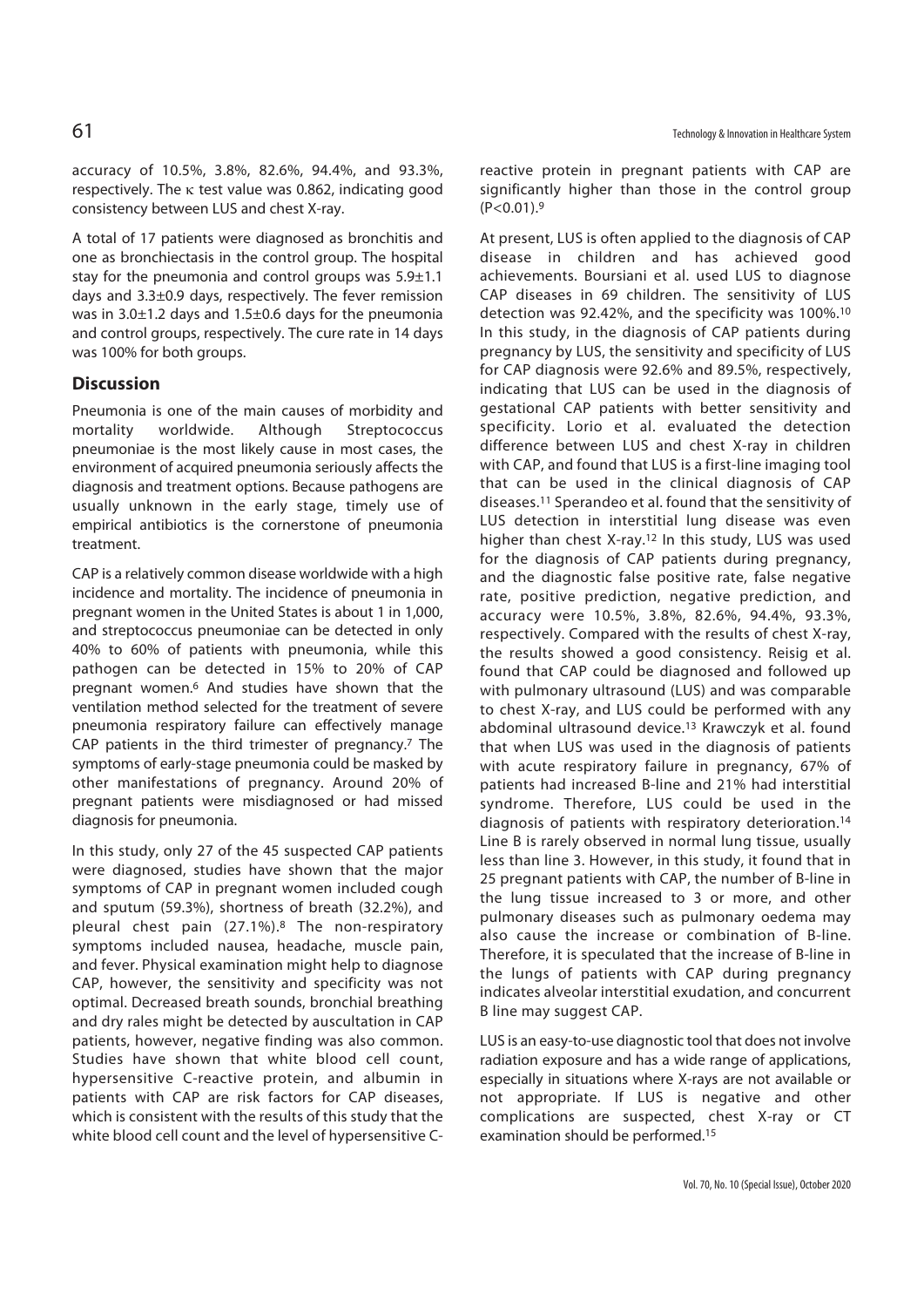Technology & Innovation in Healthcare System  $62$ 

Pulmonary ultrasound is an effective and cheap tool for the diagnosis of community acquired pneumonia. Similar studies have been reported to explore the value of pulmonary ultrasound in the diagnosis and follow-up of CAP. Lung ultrasound is more sensitive than CXR, and compared with the gold standard CT chest film of CAP diagnosis, the accuracy rate of lung ultrasound diagnosis is 95.0%, the accuracy rate of CXR diagnosis is 81.0%, which confirms the validity of lung ultrasound in CAP diagnosis. With the continuous development of LUS, there are also some in-depth research reports.16 Because the etiology of community-acquired pneumonia (CAP) is not easy to establish, and lung ultrasound (LUS) has been proved to be a good tool for the diagnosis of CAP, this paper reports and analyzes the role of LUS in the identification of different types of CAP in children. It was found that LUS was particularly suitable for distinguishing bacterial CAP from CAP due to other causes. However, LUS must be interpreted based on clinical and laboratory findings.5

There are few guidelines for the treatment of communityacquired pneumonia (CAP) that are more widely accepted. The Nordic countries mainly need macrolides and β-lactams to treat hospitalized non-ICU patients. A great deal of evidence supports the combination therapy. At present and in the future, CAP guidelines are facing challenges such as new antibiotics, the emergence of viruses as the main causes of CAP, new diagnostic models, alternative risk stratification for common cap antibiotic resistant pathogens, and evidence-based management of severe CAP.

## **Conclusion**

In summary, LUS was more accurate and reliable with high specificity and sensitivity. The examination was easy, non-invasive, and could be performed at bedside, with the advantages of handy and dynamic observation. There was no radiation threat to patients, clinicians and other people in the vicinity. Therefore, LUS can be effectively used for pregnant women with suspected CAP. Good consistency was demonstrated between LUS and chest X-ray for pregnant women with suspected CAP. LUS has the advantages of non-radiation, easyoperation and repeatability, which is more suitable for pregnant women with suspected CAP, and should be further investigated.

**Disclaimer:** I hereby declare that this research paper is my own and autonomous work. All sources and aids used have been indicated as such. All texts either quoted directly or paraphrased have been indicated by in-text citations. Full bibliographic details are given in the

reference list which also contains internet sources. This work has not been submitted to any other journal for consideration.

**Conflict of Interest:** We declare that all contributing authors of this paper have no conflict of interest and all have contributed equally for this research work.

**Funding Disclosure:** This work was supported by contributing authors University through internal research grant.

#### **References**

- Maryam A, Aslam S, Saif S, Aslam T, Tusleem K, Abdullah I, et al. Statistical Analysis Of Risk Factors Affecting The Prognosis Of Biliary Atresia In Infants. Matrix Sci Pharma 2017;1:20-4. DOI: 10.26480/msp.02.2017.20.24
- 2. Moran GJ, Rothman RE, Volturo GA. Emergency management of community-acquired bacterial pneumonia: what is new since the 2007 Infectious Diseases Society of America/American Thoracic Society guidelines. Am J Emerg Med 2013;31:602-12. doi: 10.1016/j.ajem.2012.12.002.
- 3. Maryam S, Rasheed T, Latif A, Zahra R, Zahur AB, Ahsan A, et al. One-step real-time loop-mediated isothermal amplification (RT-LAMP): evaluation and its application for the detection of footand-mouth-disease virus and its serotypes. Turk J Vet Anim Sci 2017;41:435-43. doi: 10.3906/vet-1611-10
- 4. Sheffield JS, Cunningham FG. Community-acquired pneumonia in pregnancy. Obstet Gynecol 2009;114:915-22. doi: 10.1097/AOG.0b013e3181b8e76d.
- 5. Haggag YI, Mashhour K, Ahmed K, Samir N, Radwan W. Effectiveness of Lung Ultrasound in Comparison with Chest X-Ray in Diagnosis of Lung Consolidation. Open Access Maced J Med Sci 2019;7:2457-61. doi: 10.3889/oamjms.2019.669.
- 6. Athlin S, Lidman C, Lundqvist A, Naucler P, Nilsson AC, Spindler C, et al. Management of community-acquired pneumonia in immunocompetent adults: updated Swedish guidelines 2017. Infect Dis (Lond) 2018;50:247-72. doi: 10.1080/23744235.2017.1399316.
- 7. Mazlan MZ, Ali S, Zainal Abidin H, Mokhtar AM, Ab Mukmin L, Ayub ZN, et al. Non-invasive ventilation in a pregnancy with severe pneumonia. Respir Med Case Rep 2017;21:161-3. doi: 10.1016/j.rmcr.2017.05.002.
- 8. File TM Jr, Marrie TJ. Burden of community-acquired pneumonia in North American adults. Postgrad Med 2010;122:130-41. doi: 10.3810/pgm.2010.03.2130.
- 9. Petersen PT, Egelund GB, Jensen AV, Andersen SB, Pedersen MF, Rohde G, et al. Associations between biomarkers at discharge and co-morbidities and risk of readmission after community-acquired pneumonia: a retrospective cohort study. Eur J Clin Microbiol Infect Dis 2018;37:1103-11. doi: 10.1007/s10096-018-3224-8.
- 10. Boursiani C, Tsolia M, Koumanidou C, Malagari A, Vakaki M, Karapostolakis G, et al. Lung Ultrasound as First-Line Examination for the Diagnosis of Community-Acquired Pneumonia in Children. Pediatr Emerg Care 2017;33:62-6. doi: 10.1097/PEC.0000000000000969.
- 11. Iorio G, Capasso M, Prisco S, De Luca G, Mancusi C, Laganà B, et al. Lung Ultrasound Findings Undetectable by Chest Radiography in Children with Community-Acquired Pneumonia. Ultrasound Med Biol 2018;44:1687-93. doi: 10.1016/j.ultrasmedbio.2018.04.007.
- 12. Sperandeo M, Rea G, Filabozzi P, Carnevale V. Lung Ultrasound and Chest X-Rays: Together to Improve the Diagnosis. Respiration 2017;93:226-7. doi: 10.1159/000455138.